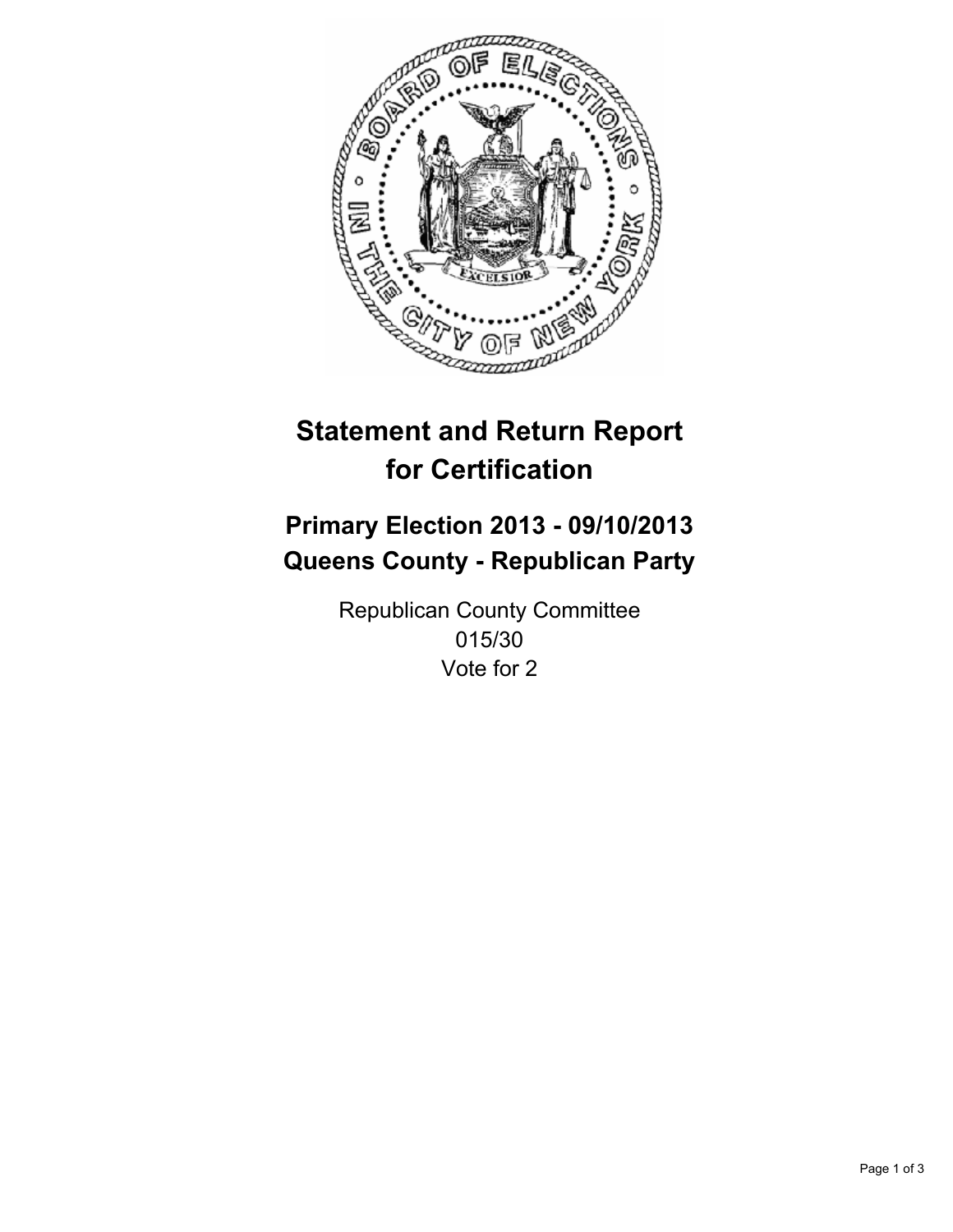

## **Assembly District 30**

| <b>EMERGENCY</b>         | 0        |
|--------------------------|----------|
| ABSENTEE/MILITARY        | $\Omega$ |
| <b>FEDERAL</b>           | 0        |
| SPECIAL PRESIDENTIAL     | 0        |
| <b>AFFIDAVIT</b>         | $\Omega$ |
| LILLI GIESE              | 16       |
| <b>CONCEITA GRANSHAW</b> | 9        |
| <b>GUISEPPE DALFINO</b>  | 19       |
| ALFONSINA DALFINO        | 15       |
| <b>Total Votes</b>       | 59       |